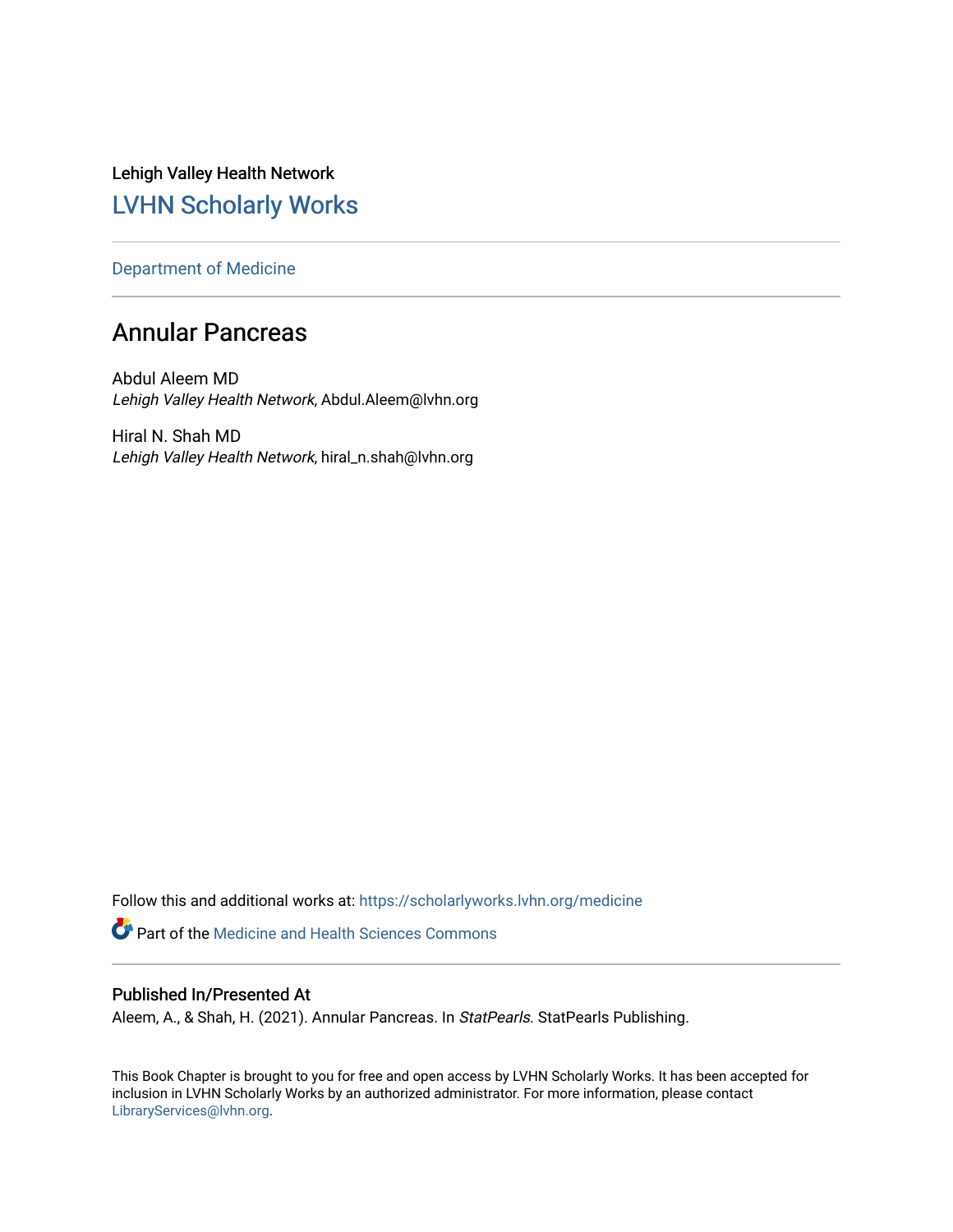# Annular Pancreas

Aleem A, Shah H.

# Continuing Education Activity

Annular pancreas (AP) is a rare congenital anomaly characterized by encasement of the duodenum by a band of pancreatic tissue. AP is not commonly encountered in clinical practice and affects both children and adults. Prompt diagnosis and treatment of this condition can improve the morbidity and mortality associated with this condition. This activity reviews the evaluation and treatment of AP and highlights the role of the interprofessional team in the care of patients with this condition.

#### **Objectives:**

- Describe the etiology of annular pancreas.
- Summarize the diagnostic evaluation of annular pancreas.
- Outline the currently available treatment options in the management of annular pancreas.
- Summarize the interprofessional team strategies for improving care coordination and communication to advance and improve outcomes in patients diagnosed with annular pancreas.

Access free multiple choice [questions](https://www.statpearls.com/account/trialuserreg/?articleid=17616&utm_source=pubmed&utm_campaign=reviews&utm_content=17616) on this topic.

#### Introduction

Annular pancreas (AP) is a rare congenital anomaly characterized by partial or complete circumferential encasement of the second part of the duodenum by a band of pancreatic tissue during embryogenesis[.\[1\]](#page-4-0) It is usually located above the papilla of Vater in approximately 85% of diagnosed cases.[\[2\]](#page-4-1) Older studies have reported the prevalence of AP in three of 20,000 autopsies and three of 24,519 surgical cases[.\[3\]](#page-4-2)[\[4\]](#page-4-3) With the advent of newer and improved diagnostic modalities, this condition is being recognized more frequently. Many individuals with this anomaly remain asymptomatic throughout their lifetime and are often diagnosed incidentally on imaging or during autopsies. However, a fraction of patients with AP tends to present with clinical manifestations either early in life or during adulthood usually between 20 and 50 years of age.[\[5\]](#page-4-4)[\[6\]](#page-4-5)[\[7\]](#page-4-6)

Based on the morphologic distribution of pancreatic tissue, AP has been classified into a complete or incomplete type. Complete type AP shows pancreatic parenchyma or annular duct completely encircling the second part of the duodenum confirmed by macroscopic inspection, and incomplete type AP demonstrates partial circumferential encasement of the duodenum by pancreatic tissue confirmed by endoscopic retrograde cholangiopancreatography (ERCP) or surgical evaluation[.\[8\]](#page-4-7) The annular pancreatic duct (APD) commonly drains in the main pancreatic duct (MPD) but can communicate with the intrapancreatic common bile duct, the duct of Santorini, or the duct of Wirsung[.\[9\]](#page-4-8) Yogi et al. classified AP into six subtypes with type I type demonstrating communication of APD with the duct of Wirsung and type II showing the duodenum encircled by MPD. Types I and II are the most common subtypes with the other 4 subtypes being less frequently encountered and correspond to the communication of the APD with the duct of Santorini or the common bile duct (CBD)[.\[10\]](#page-4-9)

#### Etiology

Given the rarity of this congenital condition, a precise etiology implicating the development of annular pancreas is not well defined, but AP is considered to be an embryopathy[.\[5\]](#page-4-4) During the first four to eight weeks of embryonic development, the pancreas normally develops following rotation and fusion of the dorsal and ventral pancreatic buds as a result of the expansion of the duodenum. The ventral bud develops into the inferior part of the head and uncinate process of the pancreas with the dorsal bud developing into the body and tail of the pancreas[.\[8\]](#page-4-7)[\[11\]](#page-4-10) The development of AP is proposed to be a migration anomaly resulting from the failure of the ventral bud to rotate and extend to encase the second portion of the duodenum either partially or completely.[\[8\]](#page-4-7)[\[11\]](#page-4-10)

Several theories, some dating back to the 1900s, have been proposed to explain the formation of AP, but none of them have convincingly been able to explain the same in all cases of AP. However, immunohistochemistry studies have shown the origin of AP to be of the ventral pancreatic anlage. [\[7\]](#page-4-6) Although not well studied, the role of genetic factors has been linked to this anomaly based on isolated cases reports of familial annular pancreas and overexpression of the ventral-specific gene transmembrane 4 superfamily member 3 (tm4sf3)[.\[12\]](#page-4-11)

# Epidemiology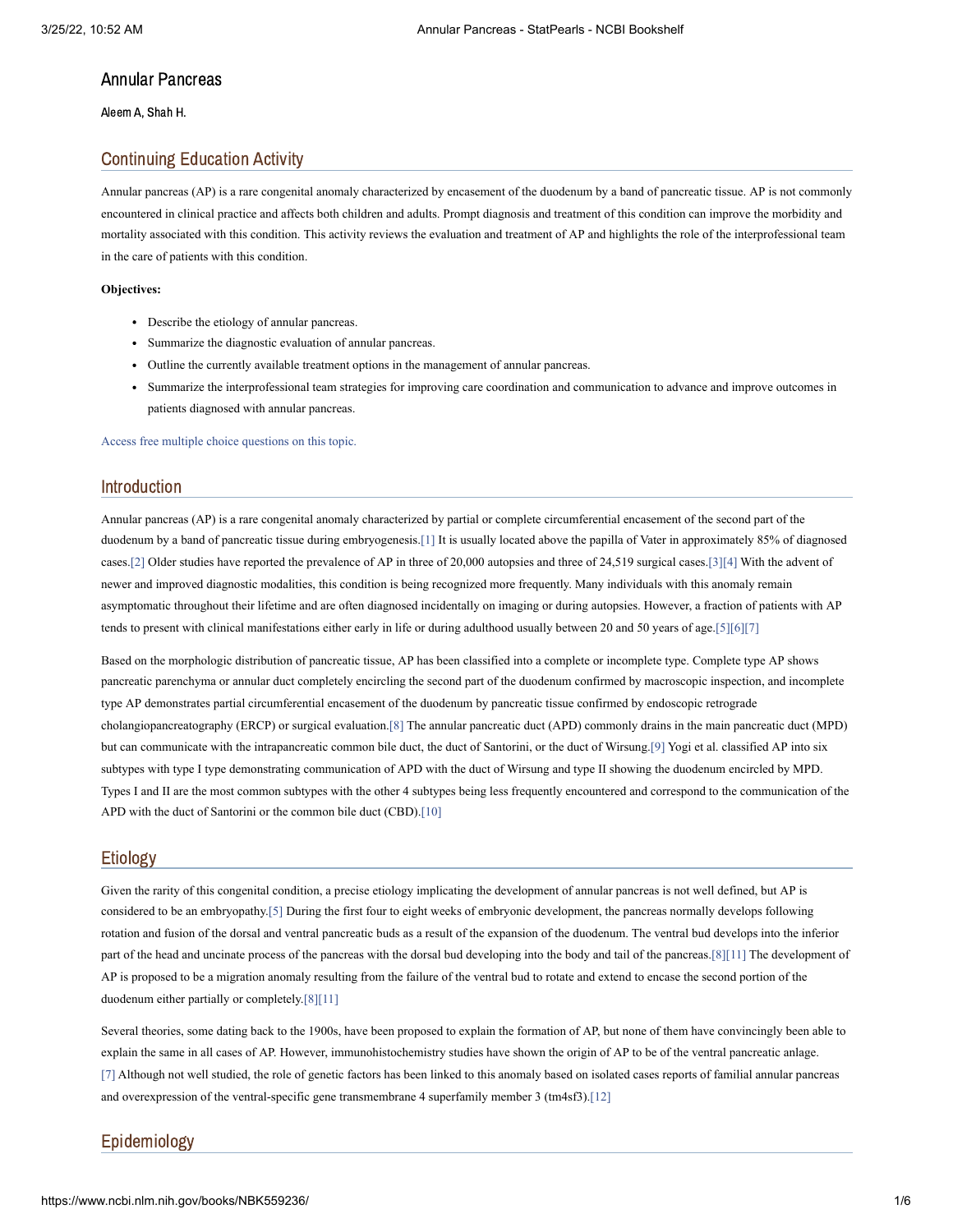The true prevalence of annular pancreas is currently unknown owing to the rarity and infrequent reporting of this congenital anomaly. Before the availability of contemporary imaging, this anomaly was noted incidentally in 3 of 20,000 autopsies and in 3 of 24,519 individuals who underwent abdominal surgeries.[\[3\]](#page-4-2)[\[4\]](#page-4-3) With the availability of novel imaging modalities, the prevalence of AP has marginally increased and is estimated to be approximately 1 in 1000 cases[.\[13\]](#page-4-12)[\[14\]](#page-4-13)[\[15\]](#page-4-14) AP affects both sexes with a slight male preponderance, which has been a contentious issue.[\[16\]](#page-4-15)[\[17\]](#page-4-16)

# Pathophysiology

The pathophysiology of annular pancreas is explained by the direct impact of the migratory defect during embryogenesis. Duodenal obstruction is secondary to a mechanical defect, which can be extrinsic from the encasement of the duodenum or intrinsic from scarring, stenosis, or the presence of duodenal webs. The pathogenesis of pancreatitis in AP is unclear. Pancreatitis, when it occurs, is usually confined to the annulus and the adjoining pancreatic head sparing the body and tail of the gland which is likely secondary to fibrosis resulting in the inability of the pancreatic secretions to pass through the annular duct and increased intrinsic susceptibility of the annular pancreatic tissue to damage[.\[18\]](#page-4-17)[\[19\]](#page-4-18)[\[20\]](#page-4-19) Peptic ulcer disease may be related to gastric stasis and antral overdistension with resulting hypergastrinemia[.\[7\]](#page-4-6)[\[21\]](#page-4-20) Biliary ductal dilation is attributed likely due to the progression of chronic pancreatitis resulting in fibrosis or ductal compression by the annular gland[.\[8\]](#page-4-7)

#### Histopathology

Microscopic examination of the annular pancreatic tissue demonstrates the presence of many pancreatic polypeptide (PP) cells of the ventral pancreatic anlage arranged in irregularly shaped islets[.\[22\]](#page-4-21) Histologically, AP has been classified into two types: intramural and extramural type based on the presence of pancreatic tissue in the duodenal wall. The extramural type exhibits the presence of ventral pancreatic duct encircling the duodenum and the intramural type reveals the presence of pancreatic tissue woven into the duodenal wall with evidence of small ducts draining into the duodenum[.\[21\]](#page-4-20)

# History and Physical

Clinical manifestations of annular pancreas can occur at any age, from infancy to adulthood, and considering its bimodal age distribution, it precisely depends on the age of presentation and the degree of duodenal constriction[.\[8\]](#page-4-7) Infants with AP associated with significant duodenal constriction present with non-bilious vomiting, bloating, and feeding intolerance. Other infants with minimal constriction or non-existent constriction can remain asymptomatic lifelong and a small fraction can become symptomatic usually between the third and sixth decade of life presenting with symptoms of abdominal pain, duodenal obstruction, and pancreatitis as evidenced by the review of a large case series cohort by S.J.S. Nagpal et al.[\[1\]](#page-4-0) The other less common manifestations of AP in adulthood are peptic ulcer disease (PUD) and biliary obstruction.[\[23\]](#page-5-0)[\[24\]](#page-5-1) The association of chromosomal abnormalities in AP is well known, with trisomy 21 being the most frequently detected anomaly[.\[25\]](#page-5-2)

Many infants with AP also have various other associated congenital anomalies such as malrotation, tracheoesophageal fistula, esophageal atresia, duodenal atresia, renal anomalies, duodenal diverticulum, pancreas divisum, biliary atresia, anorectal malformations, and congenital heart disease.[\[5\]](#page-4-4) [\[24\]](#page-5-1)[\[25\]](#page-5-2) In adults with AP, the most common associated anomalies were pancreatic divisum, malrotation, duodenal webs, and Schatzki ring[.\[25\]](#page-5-2)

#### Evaluation

There is no biochemical test or genetic test available specific for annular pancreas (AP). The diagnosis of AP is radiologic and usually made incidentally or on the evaluation of clinical manifestations of AP. The diagnosis of AP can be made prenatally, preoperatively, or intraoperatively by many distinct non-invasive and invasive diagnostic techniques. Prenatally, AP can be diagnosed by prenatal ultrasonography.[\[25\]](#page-5-2)[\[26\]](#page-5-3) In infants presenting with signs of intestinal obstruction, the diagnosis can be made by ultrasonography or plain abdominal radiographs, which demonstrates the classic "double bubble sign," which although is nonspecific for AP[.\[27\]](#page-5-4)[\[28\]](#page-5-5)

Newer techniques of ultrasonography incorporating upper gastrointestinal (GI) saline-contrast have been studied to reduce the possibility of misdiagnosis of neonatal AP.[\[29\]](#page-5-6) In adults, the diagnosis is usually made by computerized tomography (CT) imaging or magnetic resonance imaging (MRI). A large retrospective case series by S.J.S. Nagpal et al. showed a significant number of patients diagnosed by CT imaging alone.[\[1\]](#page-4-0)

Other available imaging techniques to aid in the diagnosis of AP are magnetic resonance cholangiopancreatography (MRCP), endoscopic retrograde cholangiopancreatography (ERCP), or endoscopic ultrasonography (EUS)[.\[30\]](#page-5-7)[\[31\]](#page-5-8) Sandrasegaran et al. showed that complete encasement of the duodenum with pancreatic tissue is not essential for the diagnosis of AP[.\[8\]](#page-4-7) Newer imaging techniques with positron emission tomography (PET)/CT incorporating radiotracers C-11 choline and F-18 fluciclovine have demonstrated the diagnosis of AP.[\[32\]](#page-5-9) Despite many advances in diagnostic techniques, the gold standard test for diagnosing AP remains to be laparotomy with a thorough gross examination of the duodenum and the head of the pancreas.[\[25\]](#page-5-2)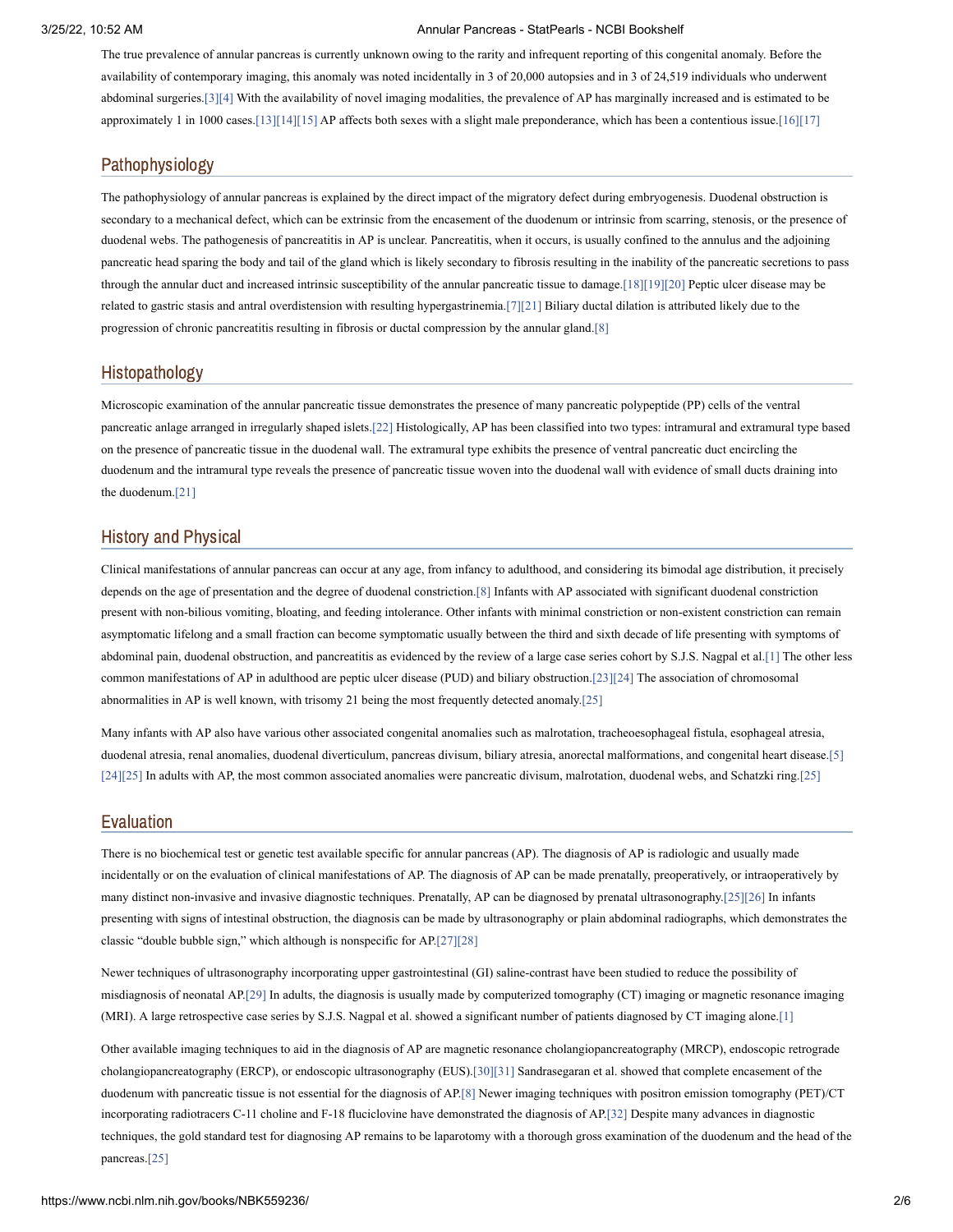# Treatment / Management

Best practice guidelines for the management of annular pancreas are lacking, and the treatment of AP is individualized based on presenting symptoms. [\[28\]](#page-5-5) Asymptomatic patients who do not demonstrate signs and symptoms of AP can be followed up closely without any intervention.[\[5\]](#page-4-4) Patients presenting with symptoms of acute pancreatitis should be managed with supportive care. Recurrent disabling attacks of acute on chronic pancreatitis can be considered for a pylorus-preserving Whipple's procedure on a case by case basis[.\[1\]](#page-4-0)

Division of the pancreatic annulus is not advised due to the increased incidence of postoperative complications like pancreatitis, pancreatic fistulas, and duodenal stenosis[.\[28\]](#page-5-5) The management for symptomatic patients from an obstructing AP is purely surgical with duodenal bypass procedures such as gastrojejunostomy, duodenoduodenostomy, or duodenojejunostomy in both adults and children.[\[17\]](#page-4-16)[\[28\]](#page-5-5)

In contrast to children undergoing duodenal bypass procedures, Zyromski et al. highlighted the complex pancreaticobiliary pathology associated with AP in the adult population by describing that 20% of adult patients in their study group requiring surgical intervention underwent complex pancreaticobiliary surgical procedures which included pancreaticoduodenectomy, lateral pancreatojejunostomy, biliary/pancreatic sphincteroplasty, and bypass of the biliary system.[\[25\]](#page-5-2)

# Differential Diagnosis

As the clinical manifestations of annular pancreas exhibit a bimodal age distribution presenting either early during infancy or adulthood, the differential diagnosis of this anomaly is also based on the age of presentation. Infants commonly present with duodenal obstruction with the classic "double bubble sign" on imaging, and the differential diagnosis can be classified into either intrinsic or extrinsic causes[.\[33\]](#page-5-10) Duodenal atresia, duodenal stenosis, paraduodenal hernias, Meckel diverticulum, and duodenal webs are some important intrinsic causes that need to be considered[.\[27\]](#page-5-4)

Besides AP, the other notable extrinsic causes that need to be considered are malrotation of the gut or midgut volvulus. Peptic ulcer disease, pancreatic divisum, primary duodenal and pancreatic malignancies should be considered in the differential diagnosis of an adult patient suspected to have AP. [\[34\]](#page-5-11) Gastroduodenal tuberculosis should be considered in patients from geographical areas endemic for tuberculosis[.\[35\]](#page-5-12)

#### Prognosis

The prognosis of annular pancreas in children is excellent with increased overall survival rates, despite the presence of associated congenital malformations and chromosomal anomalies[.\[36\]](#page-5-13) This has been attributed to improved neonatal care, nutritional management, early detection, and management of associated anomalies.[\[24\]](#page-5-1) The prognosis of AP in adults is favorable if it is not complicated by underlying malignancy.

#### **Complications**

Complications of annular pancreas are secondary to the mechanical migratory effect of the pancreatic anlage and include acute and chronic pancreatitis, common bile duct obstruction, peptic ulcer disease, cholecystolithiasis, and pancreatitis.[\[24\]](#page-5-1) Emerging data from large case series studies report the increased incidence of neoplastic processes in adult patients with AP.

## Deterrence and Patient Education

Annular pancreas is a rare congenital abnormality that causes the encasement of the duodenum by a band of pancreatic tissue. Previously, this anomaly was noted on autopsies and abdominal surgeries, but with the emergence of newer diagnostic modalities, it has been recognized more regularly. Most individuals with this abnormality are asymptomatic but can present with features of intestinal obstruction in infancy or abdominal pain, peptic ulcer disease, and pancreatitis during adulthood. This condition is often associated with chromosomal abnormalities, with the most common being trisomy 21. The management for symptomatic patients from AP is purely surgical with duodenal bypass procedures such as gastrojejunostomy, duodenoduodenostomy, or duodenojejunostomy in both adults and children.

# Enhancing Healthcare Team Outcomes

Annular pancreas is not commonly encountered in clinical practice and is primarily considered to be a disease of infancy, which is untrue as the diagnosis of AP is made with nearly equal frequency in children and adults. However, specific guidelines outlining the management of AP are lacking; therefore, the management must be individualized[.\[28\]](#page-5-5) A holistic approach is needed for the care of these patients, which can help achieve the best possible outcomes. An interprofessional team that includes neonatologists, surgeons, gastroenterologists, and radiologists needs to be familiar with this condition and the methods available for making a diagnosis and its management.[\[25\]](#page-5-2)[\[37\]](#page-5-14)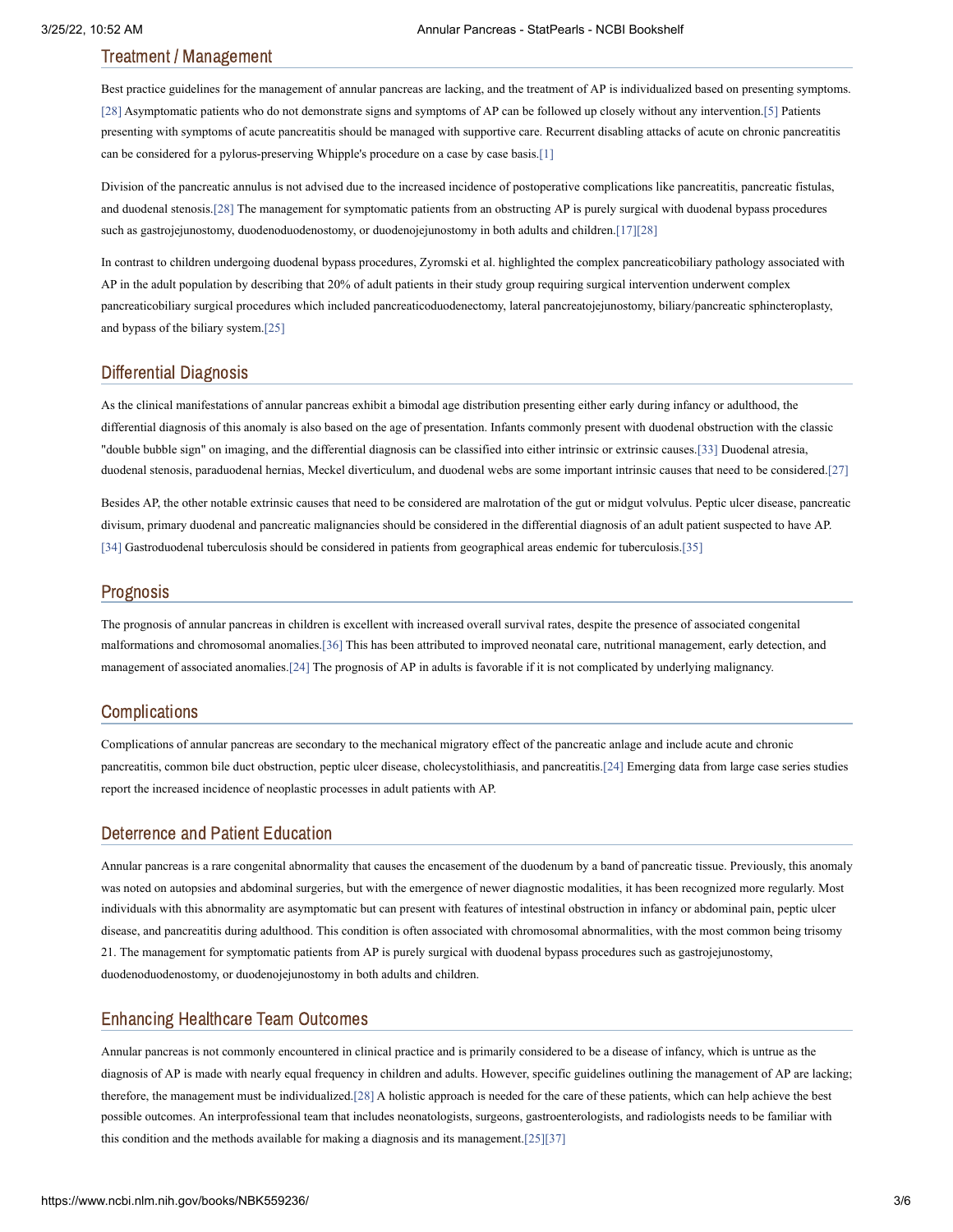Timely identification and management of chromosomal anomalies and malformations associated with this condition are important to reduce morbidity and mortality. Prenatal diagnosis of this anomaly helps in preplanning and management at a center equipped with advanced neonatal care. [\[38\]](#page-5-15) Assessment of nutritional status and optimizing nutrition are important in the management of AP. Adult patients with a diagnosis of AP should be followed up closely, considering the incidence of neoplasia associated with this anomaly is significant.[\[25\]](#page-5-2)

#### Review Questions

- Access free multiple choice [questions](https://www.statpearls.com/account/trialuserreg/?articleid=17616&utm_source=pubmed&utm_campaign=reviews&utm_content=17616) on this topic.
- [Comment](https://www.statpearls.com/articlelibrary/commentarticle/17616/?utm_source=pubmed&utm_campaign=comments&utm_content=17616) on this article.

## References

- <span id="page-4-0"></span>1. Nagpal SJS, Peeraphatdit T, Sannapaneni SK, Sharma A, Takahashi N, Kendrick ML, Majumder S, Vege SS. Clinical spectrum of adult patients with annular pancreas: Findings from a large single institution cohort. Pancreatology. 2019 Mar;19(2):290-295. [PubMed: [30660391](https://www.ncbi.nlm.nih.gov/pubmed/30660391)]
- <span id="page-4-1"></span>2. Benassai G, Perrotta S, Furino E, De Werra C, Aloia S, Del Giudice R, Amato B, Vigliotti G, Limite G, Quarto G. "Ductal adenocarcinoma in anular pancreas". Int J Surg. 2015 Sep;21 Suppl 1:S95-7. [PubMed: [26118607\]](https://www.ncbi.nlm.nih.gov/pubmed/26118607)
- <span id="page-4-2"></span>3. RAVITCH MM, WOODS AC. Annular pancreas. Ann Surg. 1950 Dec;132(6):1116-27. [PMC free article: [PMC1616673\]](https://www.ncbi.nlm.nih.gov/pmc/articles/PMC1616673/?report=reader) [PubMed: [14790583](https://www.ncbi.nlm.nih.gov/pubmed/14790583)]
- <span id="page-4-3"></span>4. THEODORIDES T. [ANNULAR PANCREAS]. J Chir (Paris). 1964 Apr;87:445-62. [PubMed: [14161588\]](https://www.ncbi.nlm.nih.gov/pubmed/14161588)
- <span id="page-4-4"></span>5. Nobukawa B, Otaka M, Suda K, Fujii H, Matsumoto Y, Miyano T. An annular pancreas derived from paired ventral pancreata, supporting Baldwin's hypothesis. Pancreas. 2000 May;20(4):408-10. [PubMed: [10824697\]](https://www.ncbi.nlm.nih.gov/pubmed/10824697)
- <span id="page-4-5"></span>6. Cai H, Wang X, Cai YQ, Li YB, Meng LW, Peng B. Laparoscopic Roux-en-Y duodenojejunostomy for annular pancreas in adults: case report and literature review. Ann Transl Med. 2018 Jun;6(11):211. [PMC free article: [PMC6036004\]](https://www.ncbi.nlm.nih.gov/pmc/articles/PMC6036004/?report=reader) [PubMed: [30023374](https://www.ncbi.nlm.nih.gov/pubmed/30023374)]
- <span id="page-4-6"></span>7. Dowsett JF, Rode J, Russell RC. Annular pancreas: a clinical, endoscopic, and [immunohistochemical](https://www.ncbi.nlm.nih.gov/pmc/articles/PMC1378243/?report=reader) study. Gut. 1989 Jan;30(1):130-5. [PMC free article: PMC1378243] [\[PubMed:](https://www.ncbi.nlm.nih.gov/pubmed/2920917) 2920917]
- <span id="page-4-7"></span>8. Sandrasegaran K, Patel A, Fogel EL, Zyromski NJ, Pitt HA. Annular pancreas in adults. AJR Am J Roentgenol. 2009 Aug;193(2):455-60. [PubMed: [19620443\]](https://www.ncbi.nlm.nih.gov/pubmed/19620443)
- <span id="page-4-8"></span>9. Türkvatan A, Erden A, Türkoğlu MA, Yener Ö. Congenital variants and anomalies of the pancreas and pancreatic duct: imaging by magnetic resonance [cholangiopancreaticography](https://www.ncbi.nlm.nih.gov/pmc/articles/PMC3835637/?report=reader) and multidetector computed tomography. Korean J Radiol. 2013 Nov-Dec;14(6):905-13. [PMC free article: PMC3835637] [PubMed: [24265565](https://www.ncbi.nlm.nih.gov/pubmed/24265565)]
- <span id="page-4-9"></span>10. Yogi Y, Shibue T, Hashimoto S. Annular pancreas detected in adults, diagnosed by endoscopic retrograde cholangiopancreatography: report of four cases. Gastroenterol Jpn. 1987 Feb;22(1):92-9. [\[PubMed:](https://www.ncbi.nlm.nih.gov/pubmed/3569755) 3569755]
- <span id="page-4-10"></span>11. Alahmadi R, Almuhammadi S. Annular pancreas: a cause of gastric outlet obstruction in a 20-year-old patient. Am J Case Rep. 2014 Oct 09;15:437-40. [PMC free article: [PMC4206480\]](https://www.ncbi.nlm.nih.gov/pmc/articles/PMC4206480/?report=reader) [PubMed: [25300027](https://www.ncbi.nlm.nih.gov/pubmed/25300027)]
- <span id="page-4-11"></span>12. Etienne D, John A, Menias CO, Ward R, Tubbs RS, Loukas M. Annular pancreas: a review of its molecular embryology, genetic basis and clinical considerations. Ann Anat. 2012 Sep;194(5):422-8. [PubMed: [22694842](https://www.ncbi.nlm.nih.gov/pubmed/22694842)]
- <span id="page-4-12"></span>13. Chevillotte G, Sahel J, Raillat A, Sarles H. Annular pancreas. Report of one case associated with acute pancreatitis and diagnosed by endoscopic retrograde pancreatography. Dig Dis Sci. 1984 Jan;29(1):75-7. [\[PubMed:](https://www.ncbi.nlm.nih.gov/pubmed/6692735) 6692735]
- <span id="page-4-13"></span>14. Glazer GM, Margulis AR. Annular pancreas: etiology and diagnosis using endoscopic retrograde cholangiopancreatography. Radiology. 1979 Nov;133(2):303-6. [\[PubMed:](https://www.ncbi.nlm.nih.gov/pubmed/493513) 493513]
- <span id="page-4-14"></span>15. Gromski MA, Lehman GA, Zyromski NJ, Watkins JL, El Hajj II, Tan D, McHenry L, Easler JJ, Tirkes T, Sherman S, Fogel EL. Annular pancreas: endoscopic and pancreatographic findings from a tertiary referral ERCP center. Gastrointest Endosc. 2019 [Feb;89\(2\):322-328.](https://www.ncbi.nlm.nih.gov/pmc/articles/PMC6679934/?report=reader) [PMC free article: PMC6679934] [PubMed: [30240880](https://www.ncbi.nlm.nih.gov/pubmed/30240880)]
- <span id="page-4-15"></span>16. Kiernan PD, ReMine SG, Kiernan PC, ReMine WH. Annular pancreas: May Clinic experience from 1957 to 1976 with review of the literature. Arch Surg. 1980 Jan;115(1):46-50. [[PubMed:](https://www.ncbi.nlm.nih.gov/pubmed/7350885) 7350885]
- <span id="page-4-16"></span>17. Huddleston VS, Lippuner V, Dyer AW. Annular Pancreas in an Adult Presenting with Acute Pancreatitis. J Radiol Case Rep. 2018 Oct;12(10):11- 16. [PMC free article: [PMC6312117](https://www.ncbi.nlm.nih.gov/pmc/articles/PMC6312117/?report=reader)] [PubMed: [30651906\]](https://www.ncbi.nlm.nih.gov/pubmed/30651906)
- <span id="page-4-17"></span>18. Itoh Y, Hada T, Terano A, Itai Y, Harada T. Pancreatitis in the annulus of annular pancreas demonstrated by the combined use of computed tomography and endoscopic retrograde cholangiopancreatography. Am J Gastroenterol. 1989 Aug;84(8):961-4. [\[PubMed:](https://www.ncbi.nlm.nih.gov/pubmed/2756989) 2756989]
- <span id="page-4-18"></span>19. DREY NW. Symptomatic annular pancreas in the adult. Ann Intern Med. 1957 Apr;46(4):750-72. [PubMed: [13411884](https://www.ncbi.nlm.nih.gov/pubmed/13411884)]
- <span id="page-4-19"></span>20. Jarry J, Wagner T, Rault A, Sa Cunha A, Collet D. Annular pancreas: a rare cause of acute pancreatitis. JOP. 2011 Mar [09;12\(2\):155-7.](https://www.ncbi.nlm.nih.gov/pubmed/21386643) [PubMed: 21386643]
- <span id="page-4-20"></span>21. Johnston DW. Annular pancreas: a new classification and clinical observations. Can J Surg. 1978 May;21(3):241-4. [\[PubMed:](https://www.ncbi.nlm.nih.gov/pubmed/647515) 647515]
- <span id="page-4-21"></span>22. Suda K. Immunohistochemical and gross dissection studies of annular pancreas. Acta Pathol Jpn. 1990 Jul;40(7):505-8. [[PubMed:](https://www.ncbi.nlm.nih.gov/pubmed/2220397) 2220397]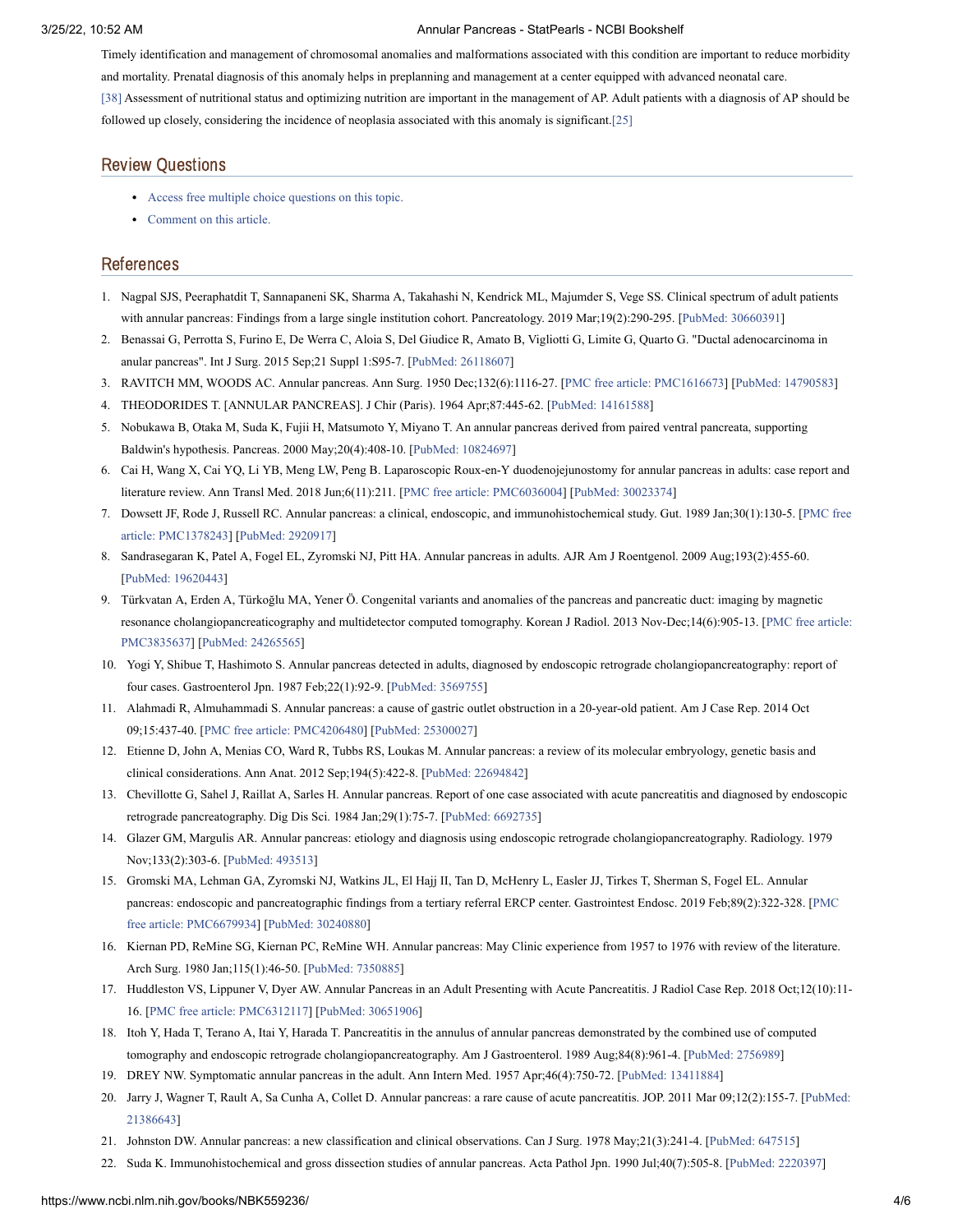- <span id="page-5-0"></span>23. SILVIS RS. Annular pancreas. Ann Surg. 1952 Feb;135(2):278-83. [PMC free article: [PMC1802314\]](https://www.ncbi.nlm.nih.gov/pmc/articles/PMC1802314/?report=reader) [PubMed: [14903856](https://www.ncbi.nlm.nih.gov/pubmed/14903856)]
- <span id="page-5-1"></span>24. Yigiter M, Yildiz A, Firinci B, Yalcin O, Oral A, Salman AB. Annular pancreas in children: a decade of experience. Eurasian J Med. 2010 Dec;42(3):116-9. [PMC free article: [PMC4261261\]](https://www.ncbi.nlm.nih.gov/pmc/articles/PMC4261261/?report=reader) [PubMed: [25610139](https://www.ncbi.nlm.nih.gov/pubmed/25610139)]
- <span id="page-5-2"></span>25. Zyromski NJ, Sandoval JA, Pitt HA, Ladd AP, Fogel EL, Mattar WE, Sandrasegaran K, Amrhein DW, Rescorla FJ, Howard TJ, Lillemoe KD, Grosfeld JL. Annular pancreas: dramatic differences between children and adults. J Am Coll Surg. 2008 May;206(5):1019-25; discussion 1025-7. [PubMed: [18471747\]](https://www.ncbi.nlm.nih.gov/pubmed/18471747)
- <span id="page-5-3"></span>26. Dankovcik R, Muranska S, Kucera E, Jirasek JE, Feyereisl J, Sudak M, Dudas M. Prenatal three-dimensional sonographic findings associated with annular pancreas. Fetal Diagn Ther. 2010;27(1):57-60. [PubMed: [19940446](https://www.ncbi.nlm.nih.gov/pubmed/19940446)]
- <span id="page-5-4"></span>27. Whittingham-Jones PM, Riaz AA, Clayton G, Thompson HH. Annular pancreas - a rare cause of gastric obstruction in an 82-year-old patient. Ann R Coll Surg Engl. 2005 Jan;87(1):W13-5. [PMC free article: [PMC1963855](https://www.ncbi.nlm.nih.gov/pmc/articles/PMC1963855/?report=reader)] [PubMed: [16790121](https://www.ncbi.nlm.nih.gov/pubmed/16790121)]
- <span id="page-5-5"></span>28. Rondelli F, Bugiantella W, Stella P, Boni M, Mariani E, Crusco F, Sanguinetti A, Polistena A, Avenia N. Symptomatic annular pancreas in adult: Report of two different presentations and treatments and review of the literature. Int J Surg Case Rep. [2016;20S:21-4.](https://www.ncbi.nlm.nih.gov/pmc/articles/PMC4883047/?report=reader) [PMC free article: PMC4883047] [PubMed: [26867720\]](https://www.ncbi.nlm.nih.gov/pubmed/26867720)
- <span id="page-5-6"></span>29. Yang B, He F, He Q, Wang Z, Fang Q, Zhong W, Wang H. Diagnostic value of the acute angle between the prestenotic and poststenotic duodenum in neonatal annular pancreas. Eur Radiol. 2019 Jun;29(6):2902-2909. [PubMed: [30617479\]](https://www.ncbi.nlm.nih.gov/pubmed/30617479)
- <span id="page-5-7"></span>30. Reinhart RD, Brown JJ, Foglia RP, Aliperti G. MR imaging of annular pancreas. Abdom Imaging. 1994 [Jul-Aug;19\(4\):301-3.](https://www.ncbi.nlm.nih.gov/pubmed/8075549) [PubMed: 8075549]
- <span id="page-5-8"></span>31. Dharmsathaphorn K, Burrell M, Dobbins J. Diagnosis of annular pancreas with endoscopic retrograde cholangiopancreatography. Gastroenterology. 1979 Nov;77(5):1109-14. [[PubMed:](https://www.ncbi.nlm.nih.gov/pubmed/488638) 488638]
- <span id="page-5-9"></span>32. Nguyen BD. C-11 Choline and F-18 Fluciclovine PET/CT demonstration of annular pancreas. Dig Liver Dis. 2018 [Aug;50\(8\):853.](https://www.ncbi.nlm.nih.gov/pubmed/29631936) [PubMed: 29631936]
- <span id="page-5-10"></span>33. Traubici J. The double bubble sign. Radiology. 2001 Aug;220(2):463-4. [PubMed: [11477252](https://www.ncbi.nlm.nih.gov/pubmed/11477252)]
- <span id="page-5-11"></span>34. Adedeji OA, Trescoli-Serrano C, Garcia-Zarco M. Primary duodenal carcinoma. Postgrad Med J. 1995 [Jun;71\(836\):354-8.](https://www.ncbi.nlm.nih.gov/pmc/articles/PMC2398148/?report=reader) [PMC free article: PMC2398148] [[PubMed:](https://www.ncbi.nlm.nih.gov/pubmed/7644397) 7644397]
- <span id="page-5-12"></span>35. Wani AA, Maqsood S, Lala P, Wani S. Annular pancreas in adults: a report of two cases and review of literature. JOP. 2013 May 10;14(3):277-9. [PubMed: [23669479\]](https://www.ncbi.nlm.nih.gov/pubmed/23669479)
- <span id="page-5-13"></span>36. Jimenez JC, Emil S, Podnos Y, Nguyen N. Annular pancreas in children: a recent decade's experience. J Pediatr Surg. 2004 Nov;39(11):1654-7. [PubMed: [15547829\]](https://www.ncbi.nlm.nih.gov/pubmed/15547829)
- <span id="page-5-14"></span>37. Mortelé KJ, Rocha TC, Streeter JL, Taylor AJ. Multimodality imaging of pancreatic and biliary congenital anomalies. Radiographics. 2006 May-Jun;26(3):715-31. [PubMed: [16702450\]](https://www.ncbi.nlm.nih.gov/pubmed/16702450)
- <span id="page-5-15"></span>38. Martin-Hirsel A, Cantrell CJ, Hulka F. Antenatal diagnosis of a choledochal cyst and annular pancreas. J Ultrasound Med. 2004 Feb;23(2):315-8. [PubMed: [14992371\]](https://www.ncbi.nlm.nih.gov/pubmed/14992371)

# Publication Details

#### Author Information

Authors

Abdul Aleem $^1$ : Hiral Shah $^2$ .

#### Affiliations

 $^{\text{1}}$  Lehigh Valley Health Network, Allentown, USA <sup>2</sup> Lehigh Valley Health Network

#### Publication History

Last Update: July 18, 2021.

#### Copyright

[Copyright](https://www.ncbi.nlm.nih.gov/books/about/copyright/) © 2022, StatPearls Publishing LLC.